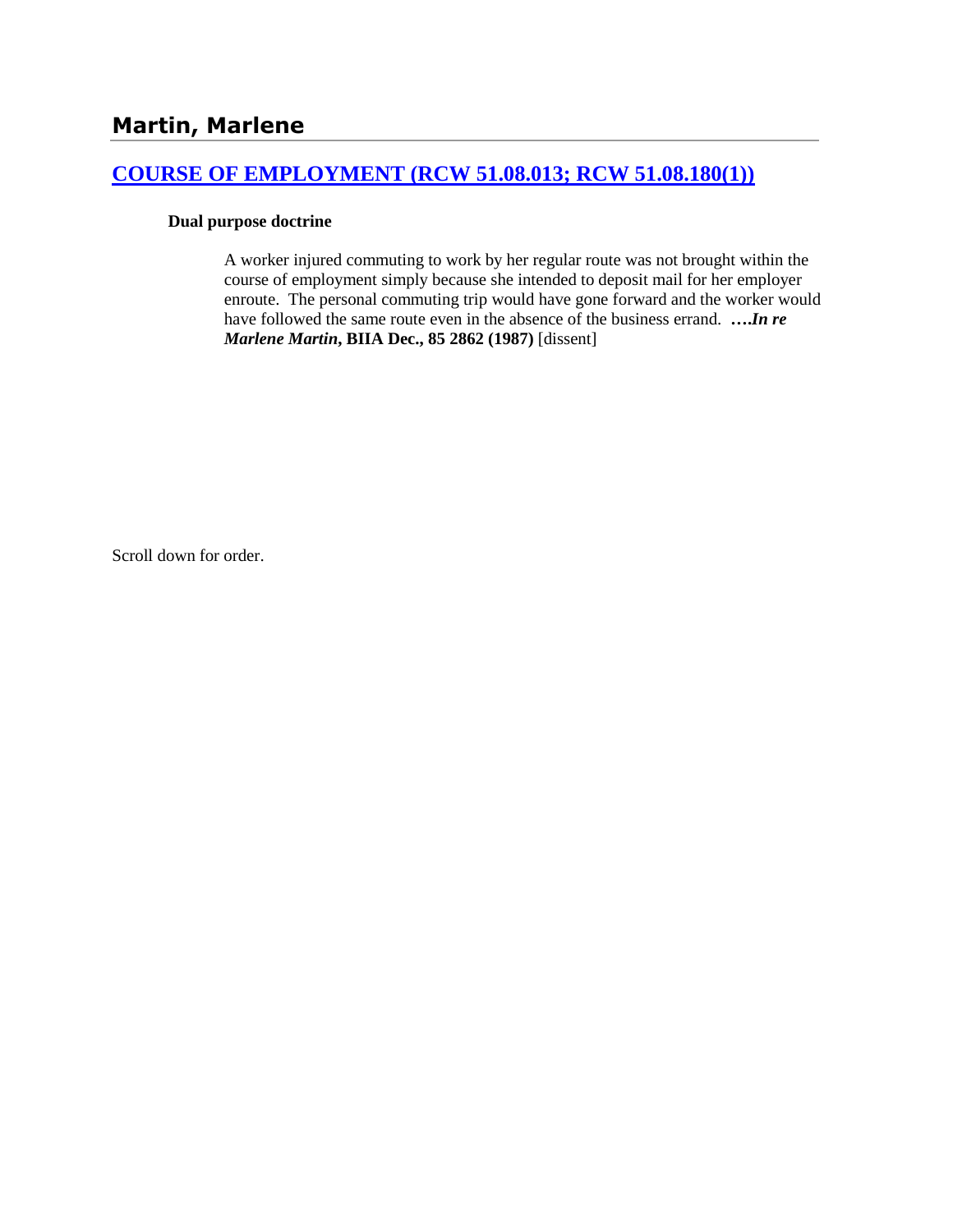#### **BEFORE THE BOARD OF INDUSTRIAL INSURANCE APPEALS**

#### **STATE OF WASHINGTON**

 **In Re: MARLENE ANN MARTIN ) DOCKET NO. 85 2862 ) CLAIM NO. S-844887 ) DECISION AND ORDER**

APPEARANCES:

9 Claimant, Marlene Ann Martin, by Richard R. Roth

12 Self-Insured Employer, Group Health Cooperative, by 13 Schwabe, Williamson, Wyatt & Lenihan, per Gary D. Keehn

16 This is an appeal filed by the claimant on October 3, 1985 from 17 an order of the Department of Labor and Industries dated August 13, 1985, which set aside and held for naught a prior order dated May 22, 1985, and ordered the claim remain rejected for the reason that at the time of the injury the claimant was not in the course of employment. Affirmed.

# 22 DECISION

23 Pursuant to RCW 51.52.104 and RCW 51.52.106, this matter is before the Board for review and decision on a timely Petition for Review filed by the employer to a Proposed Decision and Order issued 26 on July 30, 1986, in which the order of the Department dated August 13, 1985 was reversed, and the claim remanded to the Department of Labor and Industries with instruction to issue an order requiring the self-insured employer to accept this claim as an industrial injury on the ground claimant was in the course of her employment at the time of

2/11/87

 $\frac{1}{2}$  **)** 6<br>7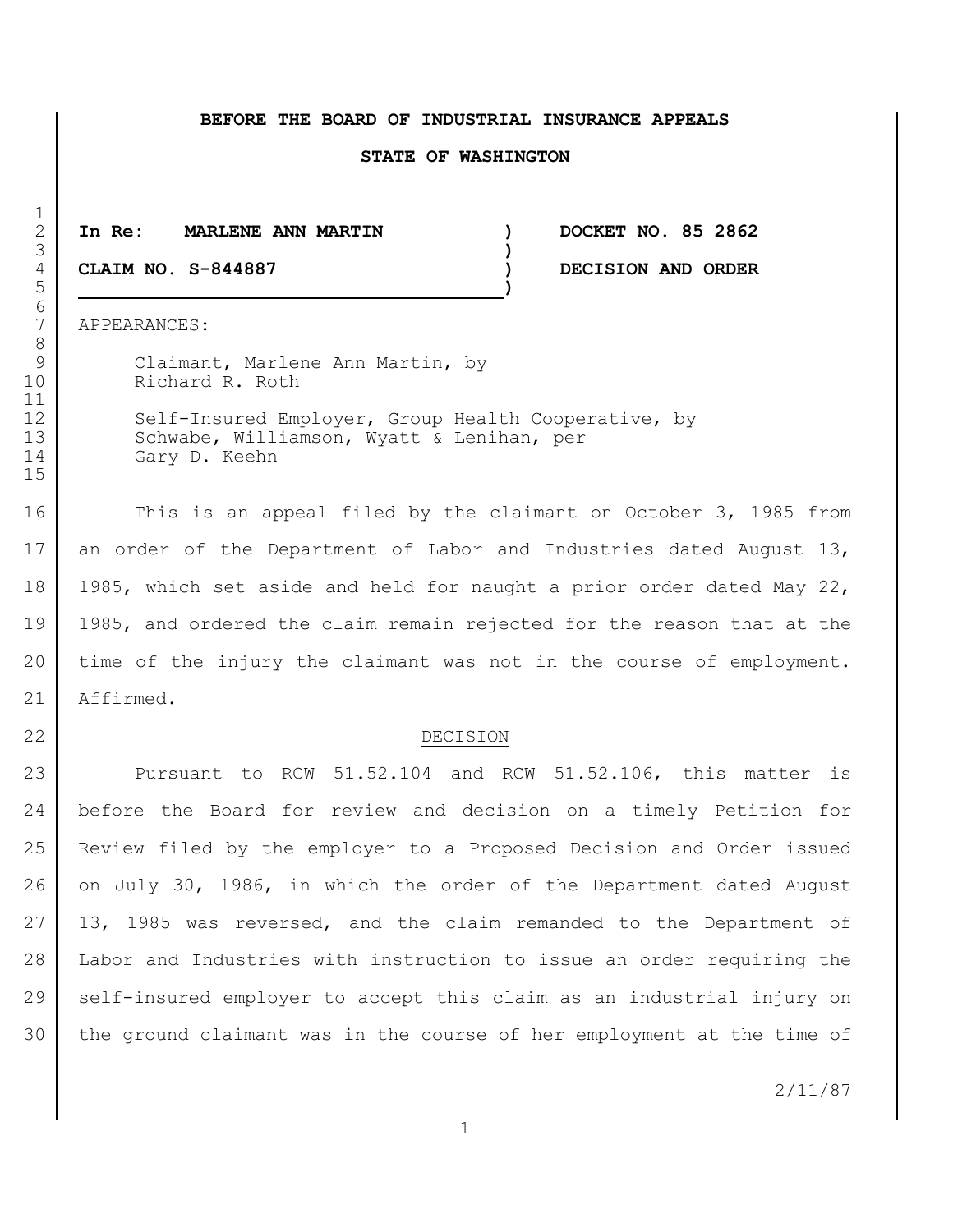1 her injury.

31

2 The Board has reviewed the evidentiary findings in the record of 3 | the proceedings and finds that no prejudicial error was committed; 4 accordingly, said rulings are hereby affirmed.

5 The Proposed Decision and Order found that the claimant was acting with a "dual purpose" at the time and place she was injured on the morning of March 22, 1985, i.e., (1) commuting via her usual personal-journey route to reach her employer's business premises and go to work, and (2) intending to mail some business correspondence which she was carrying, the first thing that morning to meet a mailing deadline. On this basis, the Proposed Decision found her to be acting "in part" in furtherance of her employer's business and thus in the course of employment.

14 However, the long-established "dual purpose rule," conceived by Judge Cardozo in the landmark case of Marks v. Gray, 251 N.Y. 90, 167 N.E. 181 (1920), and since followed in countless numbers of workers' compensation cases (including this Board's decision In re Clayton Henneman, Docket No. 55,132, 8/14/80), when correctly applied to the

19 facts of this case, compels the opposite result. Judge Cardozo held: 20 The test in brief is this: If the work of the 21 employee creates the necessity for travel, he is 22 in the course of his employment, though he is 23 serving at the same time some purpose of his own. 24 . . If however, the work has no part in creating 25 the necessity for travel, if the journey would 26 have gone forward though the business errand had 27 | been dropped, and would have been canceled upon 28 a.u. failure of the private purpose, though the 29 business errand was undone, the travel is then 30 personal, and personal the risk."

32 This principle is as applicable to trips going and coming between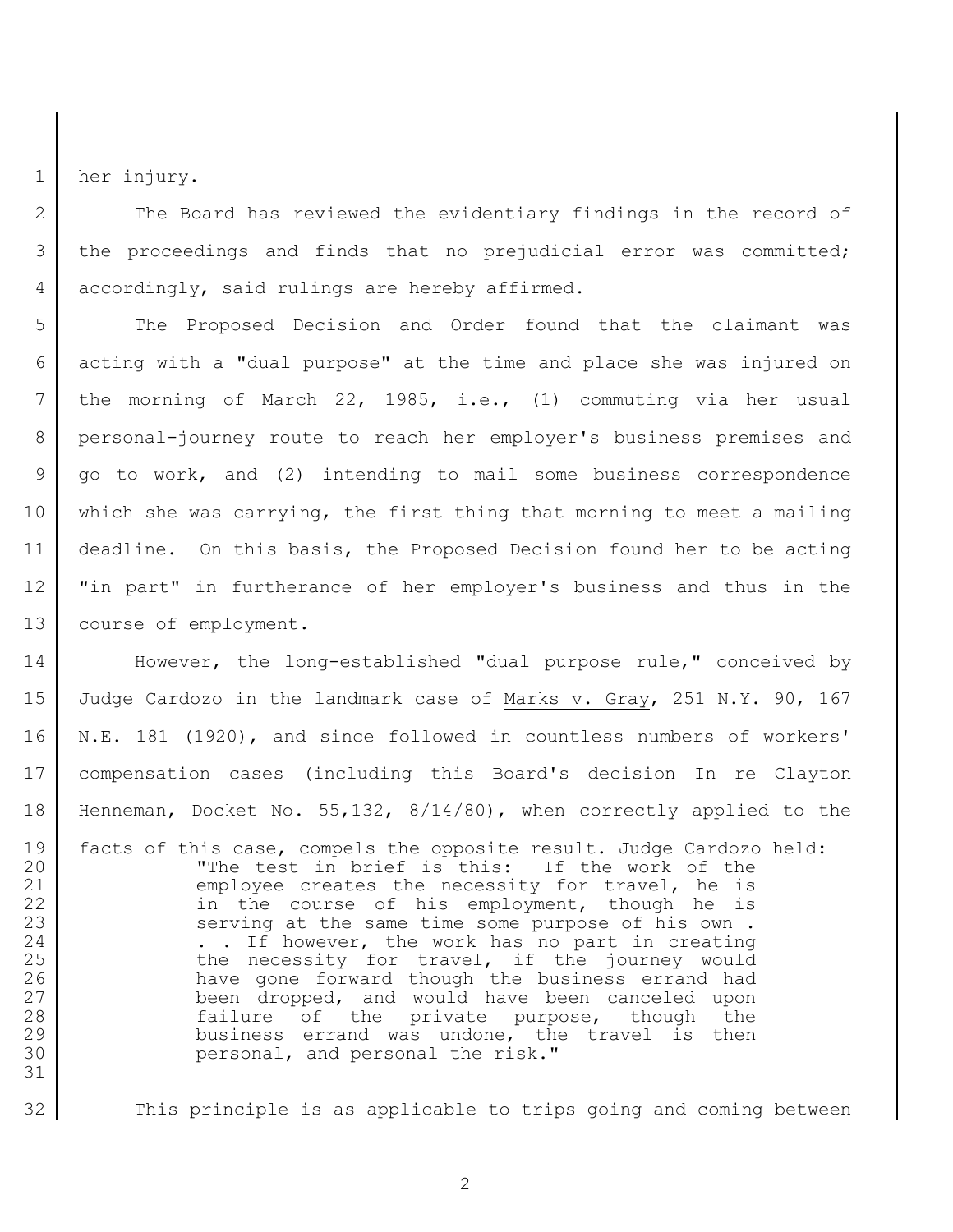work and home as it is to other types of dual-purpose trips or errands. Vol. 1, Larson's Workmen's Compensation Law, Sec. 18.00,

 page 4-251. Larson sets forth the test at Sec. 18.21, page 4-277: "When an employee, in the course of his normal journey off 5 the premises to and from work, performs some concurrent 6 service for his employer, the question whether the trip becomes an exception to the usual rule excluding off-8 premises going and coming journeys is determind by the same principles that apply to out-of-town trips under Marks v. Gray. In all such cases, we start with a personal motive-- that of getting (or coming from) home--which would have caused the employee to take the trip in any case. The question then becomes: was the business mission of such character or importance that it would have necessitated a 15 trip by someone if this employee had not been able to handle it in combination with his homeward (or business-ward) journey?"

18 The answer to the foregoing question, in the case before us, is clearly "no".

20 The claimant commuted to work that day at the same time, regardless of the intent to mail the envelopes, and she would have used the same off-premises route she chose, even if she was not carrying some business memos. If another Group Health employee had 24 undertaken the mailing task, that employee would not have necessarily 25 taken the same route as did the claimant the morning of her injury, nor would the mailing task have necessitated any trip off the office premises. Nor did mailing the envelopes by the claimant compel her to mail them when she did, on her way to work; she could just as easily have placed them in the mail after she had arrived at her office. In summary, then, claimant was simply in her personal commute to work at the time and place of her injury, and such exact trip would have occurred even in the absence of any business errand. The injury did not occur in the course of her employment. The Department properly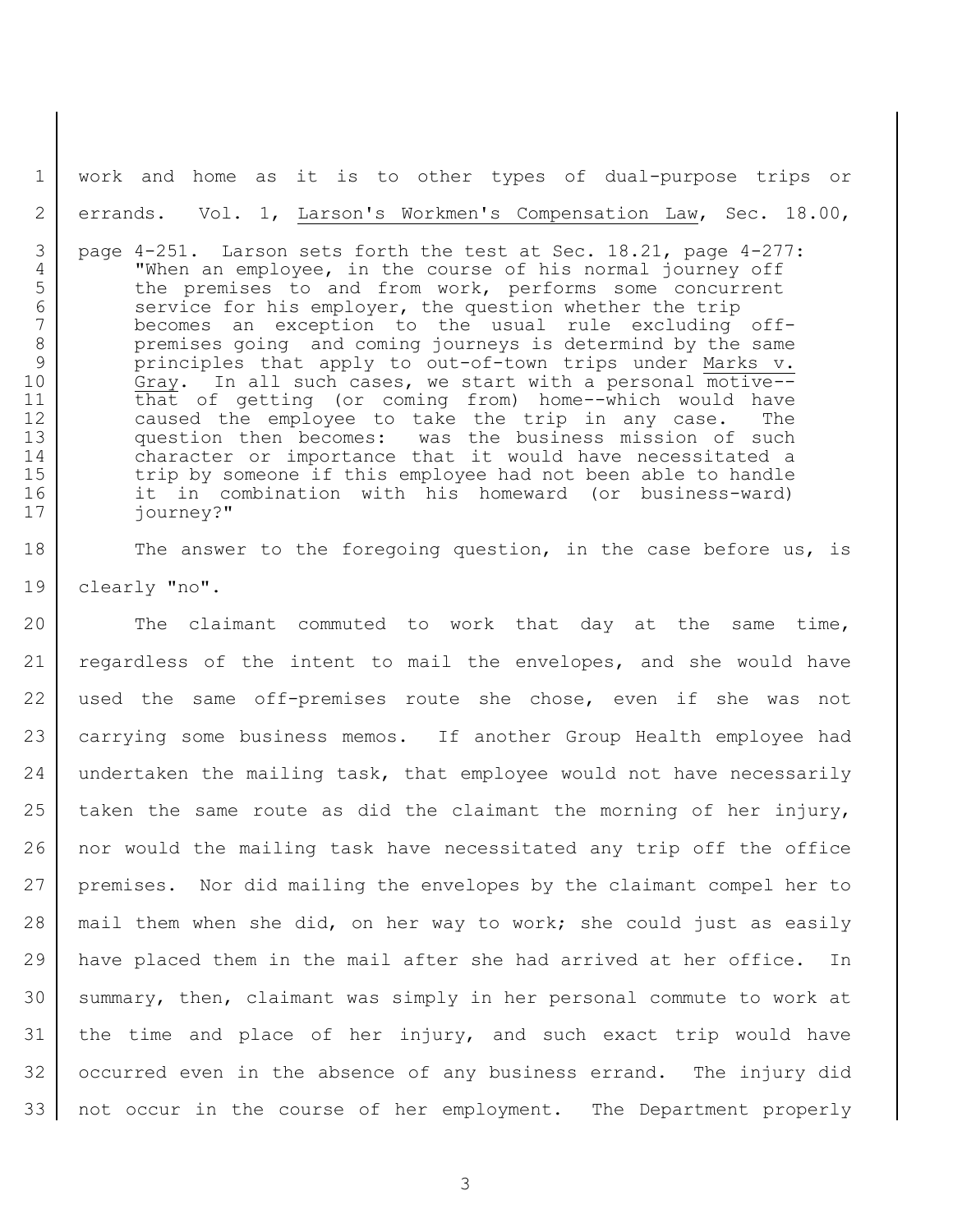1 rejected the claim.

2 | In conclusion, if allowance of this type of claim were held correct under the law, it could put tens of thousands of persons within the course of their employment while commuting to and from home 5 and work, seriously emasulating the long-recognized going-and-coming exclusion. It is common knowledge that many people, particularly in office and service-type occupations--professionals, executives, managerial, administrative assistants, teachers, etc., etc.--in fact almost any employee whose work is not strictly physical -- have 10 occasion to carry office work home with them. Simply by carrying such work while engaged in their normal personal commute to and from their regular place of employment does not expand the Act's coverage to such commuting. Such a result appears to be a ludicrous extension of the 14 course of employment concept, with potentials for abuse and with 15 far-reaching consequences.

### 16 FINDINGS OF FACT

17 | Finding 1 of the Proposed Decision and Order entered in this 18 matter on July 30, 1986 is hereby adopted by the Board and 19 incorporated herein by this reference. In addition, the Board finds: 20 | 2. On March 22, 1985 the claimant was employed in 21 Seattle by Group Health Cooperative as Office 22 | Manager and Executive Secretary to the Senior Vice 23 President for Operations. At the time she was 24 | injured on March 22, 1985, the claimant had been 25 employed in that capacity for 18 months. 26

27 On March 21, 1985, the day prior to her injury, 28 the claimant was called into the office of Ann 29 Smith, Administrative Assistant to the Senior Vice 30 President for Operations. Ms. Smith informed Ms. 31 Martin that she would need Ms. Martin's help to 32 | Tetype a memo, xerox copies of the memo and mail 33 the copies to business addressees. The work had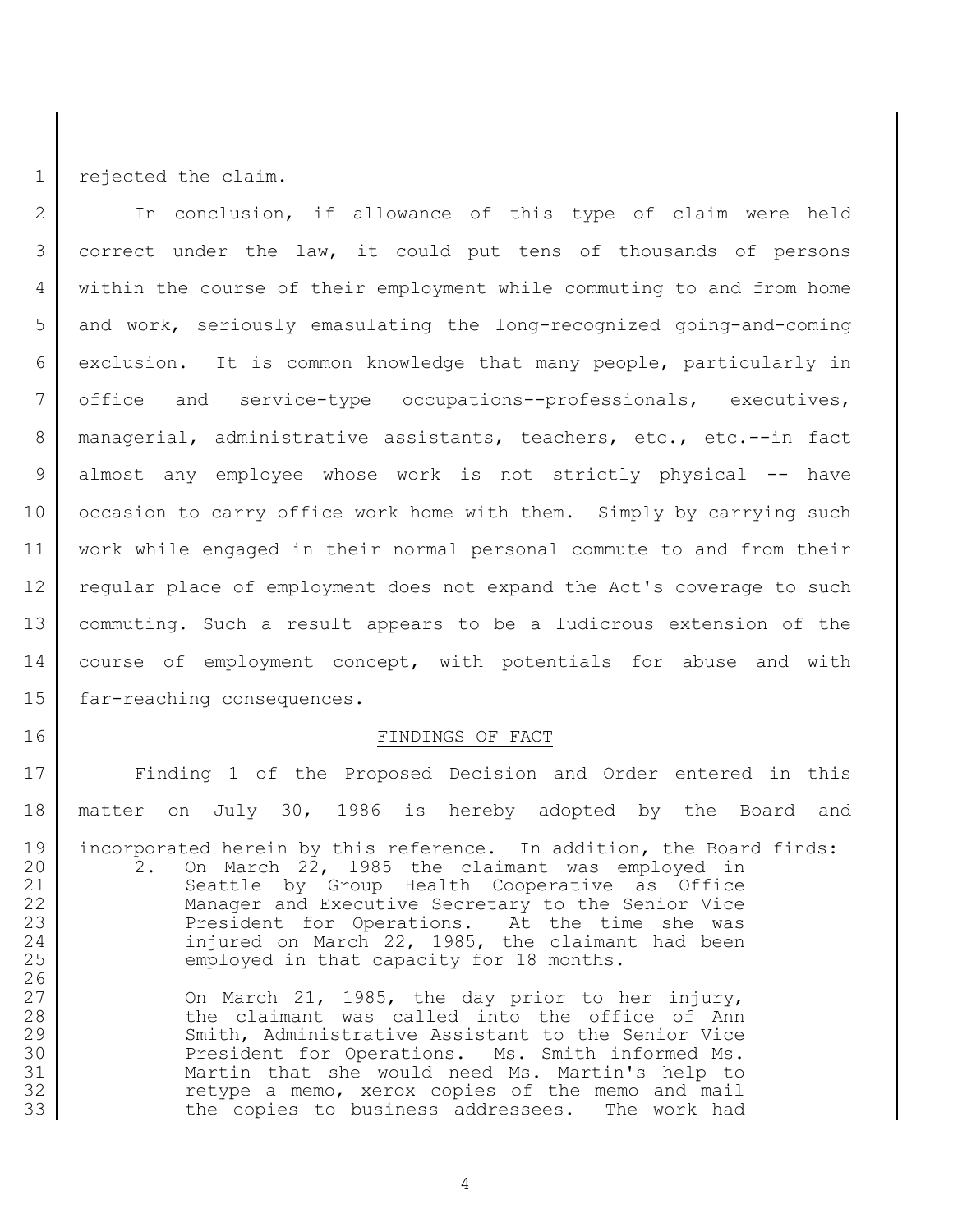1 | to be completed and the copies mailed by the next 2 | morning to meet Ms. Smith's deadline. Ms. Martin 3 was able to complete the retyping and xeroxing in 4 the office on March 21, 1985, but did not have 5 time to place the memos in their envelopes, stamp<br>6 the envelopes, and mail them by 5:00 p.m. that 6 the envelopes, and mail them by 5:00 p.m. that<br>7 day. She informed Ms. Smith that she would day. She informed Ms. Smith that she would 8 perform those tasks at home and mail the memos in 9 b the morning mail in order to comply with the 10 deadline. While Ms. Martin was at home the 11 evening of March 21, 1985, she folded the memos, 12 placed them in envelopes and stamped the 13 envelopes. She went to work the following day, 14 March 22, 1985, per usual custom, in her carpool. 15 The carpool car was parked in a parking lot close 16 to the office building at 300 Elliott Avenue West, 17 in which Group Health leases space for its 18 | operations office. The claimant exited the car, 19 walked across the street and proceeded to walk 20 down a cement driveway which led to the 21 | underground parking area of the building at 300 22 | Elliott Avenue West. As the claimant reached the 23 | Mower end of the driveway, she caught her heel in 24 a metal grate and experienced a sharp pain in her 25 | back. She continued to walk into the underground 26 **parking area, toward the elevator leading to the** 27 Group Health offices on other floors within the 28 building.

30 Ms. Martin proceeded through the parking area to 31 the elevator, rode the elevator to the first 32 floor, exited the elevator, deposited the mail in 33 the first floor mail drop, re-entered the elevator 34 and proceeded to her fifth floor office. Later 35 that day she was taken to the hospital for 36 treatment of her back.

 Group Health maintains offices on the second, third and fifth floors of the building at 300 Elliott Avenue West. The mail drop on the first floor is a faster pick-up than the mail drop on 42 the fifth floor.

 Regular working hours in the operations division at Group Health are from 8:00 a.m. to 5:00 p.m. Group Health management expects work to be 47 completed within those hours. Ms. Martin would, however, often be assigned work between 3:00 and 4:00 p.m. which would have to be completed, and in the early morning mail the following day. During March of 1985 she took work home three to four nights a week. Although her supervisors did not specifically direct her to work overtime, they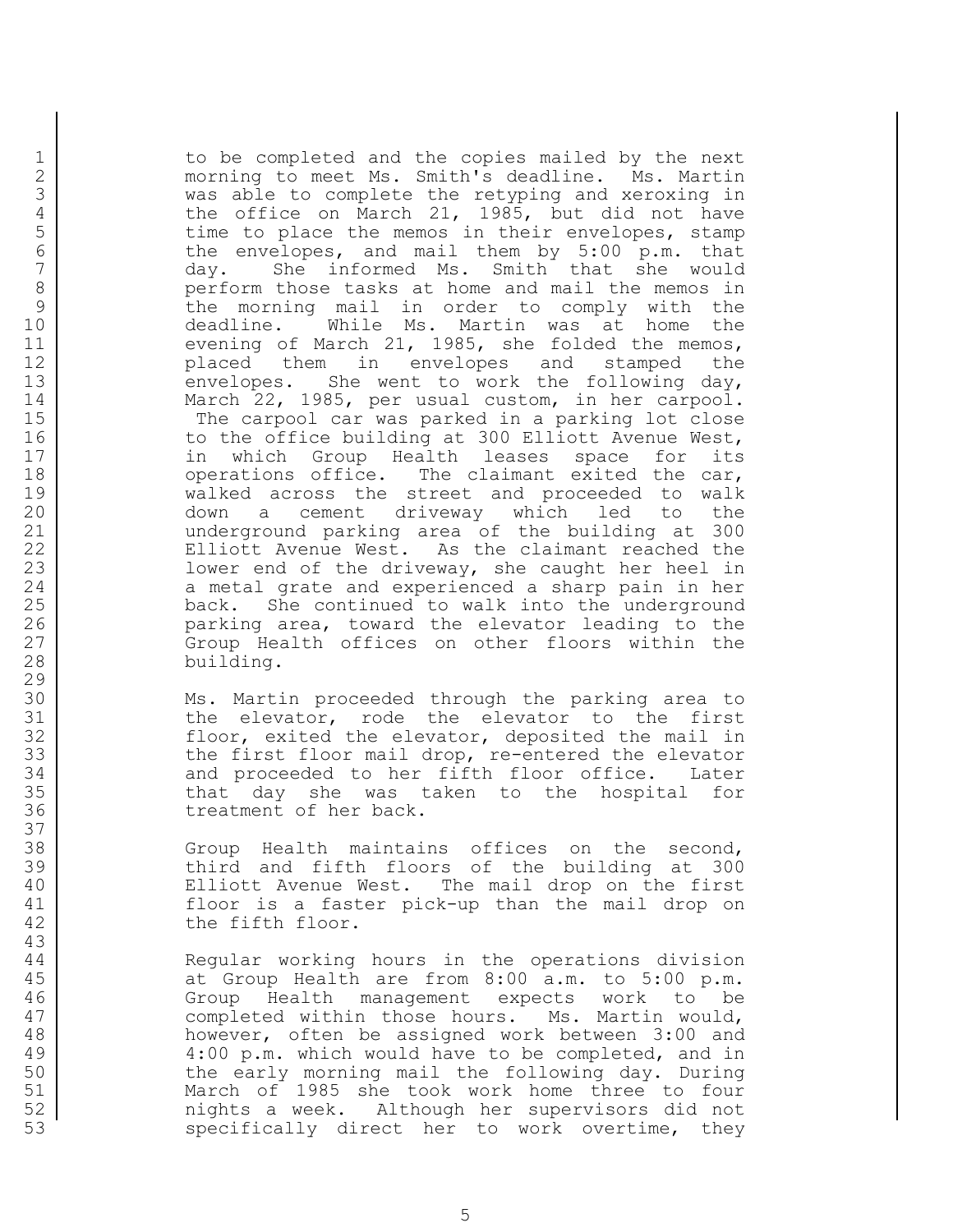1 | Were aware that work was done at home by the 2 | claimant as well as other employees.

- 4 3. On March 22, 1985 the claimant sustained a sudden<br>5 and tangible happening of a traumatic nature when 5 and tangible happening of a traumatic nature when<br>6 she was walking down a concrete driveway into the 6 She was walking down a concrete driveway into the<br>
7 The premises of 300 Elliott Avenue West, caught her premises of 300 Elliott Avenue West, caught her 8 heel in a metal grate, and experienced a sharp 9 **pain in her low back.**
- 11 4. As a proximate result of the incident on March 22, 12 1985, the claimant sustained a condition diagnosed 13 as a low back strain.
- 15 5. At the time and place the claimant sustained her 16 **low back strain on March 22, 1985, she was enroute** 17 to work, and intended to mail memos in the first 18 floor mail drop at 300 Elliott Avenue West to 19 comply with the mailing deadline established by 20 her employer. She could have mailed the memos 21 after arriving at her office, or she could have 22 | wsed a different route to reach the mailbox, or 23 cther employees could have mailed the memos at the 24 start of work that day.
- 26 6. At the time and place the claimant sustained her 27 and low back strain on March 22, 1985, she was 28 following her customary route to go to work at 29 Group Health. This route was the shortest 30 available route between her carpool parking lot 31 and the Group Health Operations Office. She would 32 have used this same route, at the same time, 33 The second regardless of whether she was carrying, and 34 intending to mail, memos for her employer.
- 36 7. The mailing of the memos would not have 37 necessitated this particular trip to accomplish 38 the mailing, if the claimant had not handled such 39 task at the end of her personal commuting trip.
- 41 8. At the time and place the claimant strained her 42 **low back on March 22, 1985, the claimant was** 43 commuting to work, and not acting at her 44 employer's direction or in furtherance of her 45 employer's business.

### 47 CONCLUSIONS OF LAW

- 49 1. The Board of Industrial Insurance Appeals has 50 jurisdiction of the parties and the subject matter 51 of this appeal.
- 53 2. On March 22, 1985 the claimant was not acting in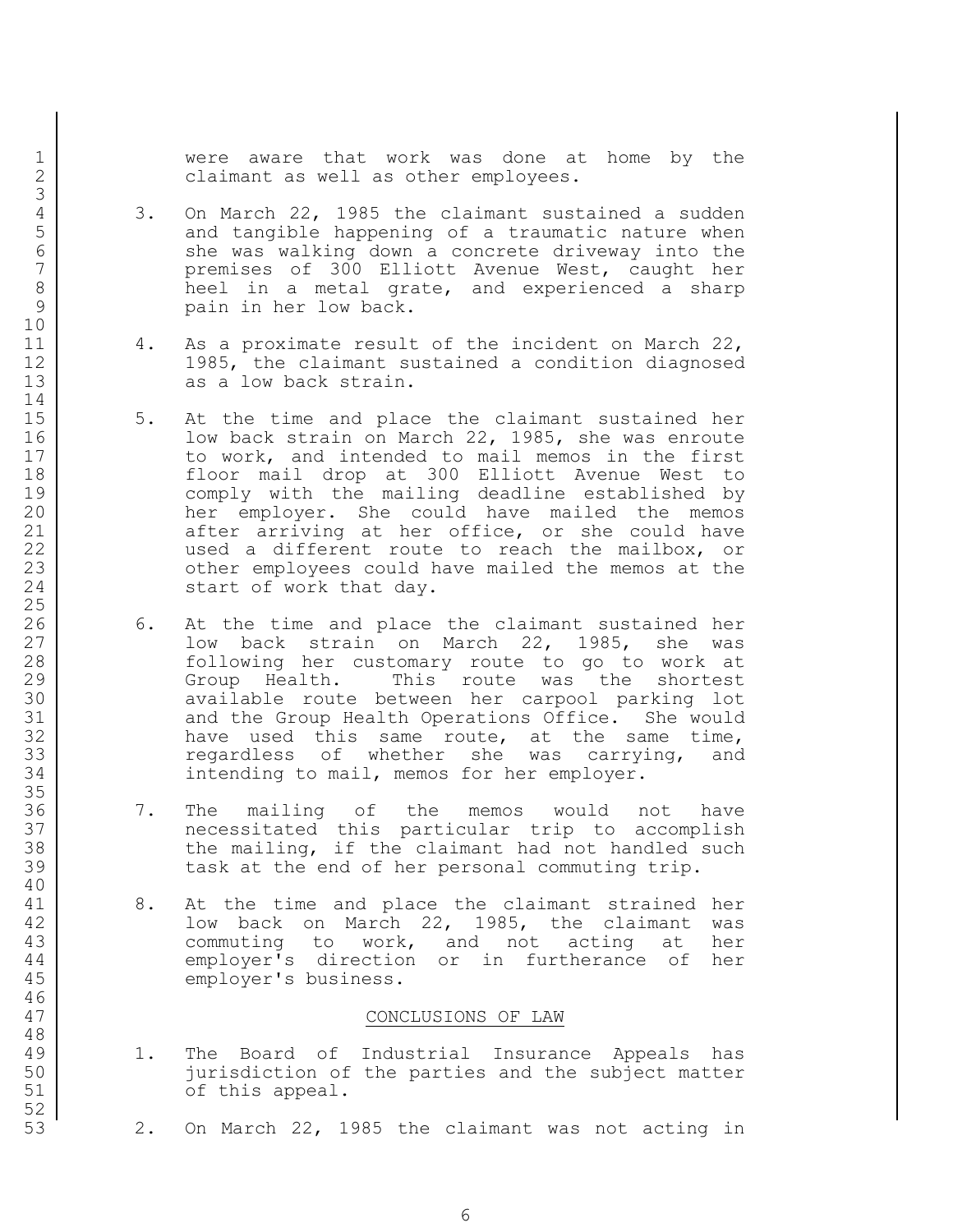the course of her employment with Group Health 2 Cooperative at the time and place she sustained an 3 injury to her back, within the contemplation of 4 RCW 51.08.013.

6 3. The order of the Department of Labor and<br>7 1985, which set aside Industries dated August , 1985, which set aside 8 and held for naught the prior order dated May 22, 9 1985, and ordered the claim remain rejected for 10 the reason that at the time of the injury the 11 claimant was not in the course of her employment, 12 is correct and should be affirmed.

13 It is so ORDERED.

15 Dated this 11th day of February, 1987.

BOARD OF INDUSTRIAL INSURANCE APPEALS

 /s/\_\_\_\_\_\_\_\_\_\_\_\_\_\_\_\_\_\_\_\_\_\_\_\_\_\_\_\_\_\_\_\_\_\_\_\_\_ 21 GARY B. WIGGS Chairperson

 $\vert$ 25 PHILLIP T. BORK Member

## DISSENT

 I dissent from the Board's majority decision, and I am not at all concerned that allowance of claims with factual situations of this type may have far-reaching consequences in expanding the Act's coverage. The Proposed Decision and Order summarized this case well

in stating:

 "The evidence, however, also establishes that Ms. Martin was 38 acting with a dual purpose as she was walking down the driveway toward the parking garage on March 22, 1985. She 40 intended to go to work via her customary route, and she intended to mail the memos first thing that morning to comply with a mailing deadline established by her employer. Consequently at the time of the claimant's injury she was 44 acting in part in furtherance of her employer's business. 45 The fact that she was simultaneously proceeding to work and 46 to the mail drop does not negate the business purpose of 47 compliance with the mailing deadline."